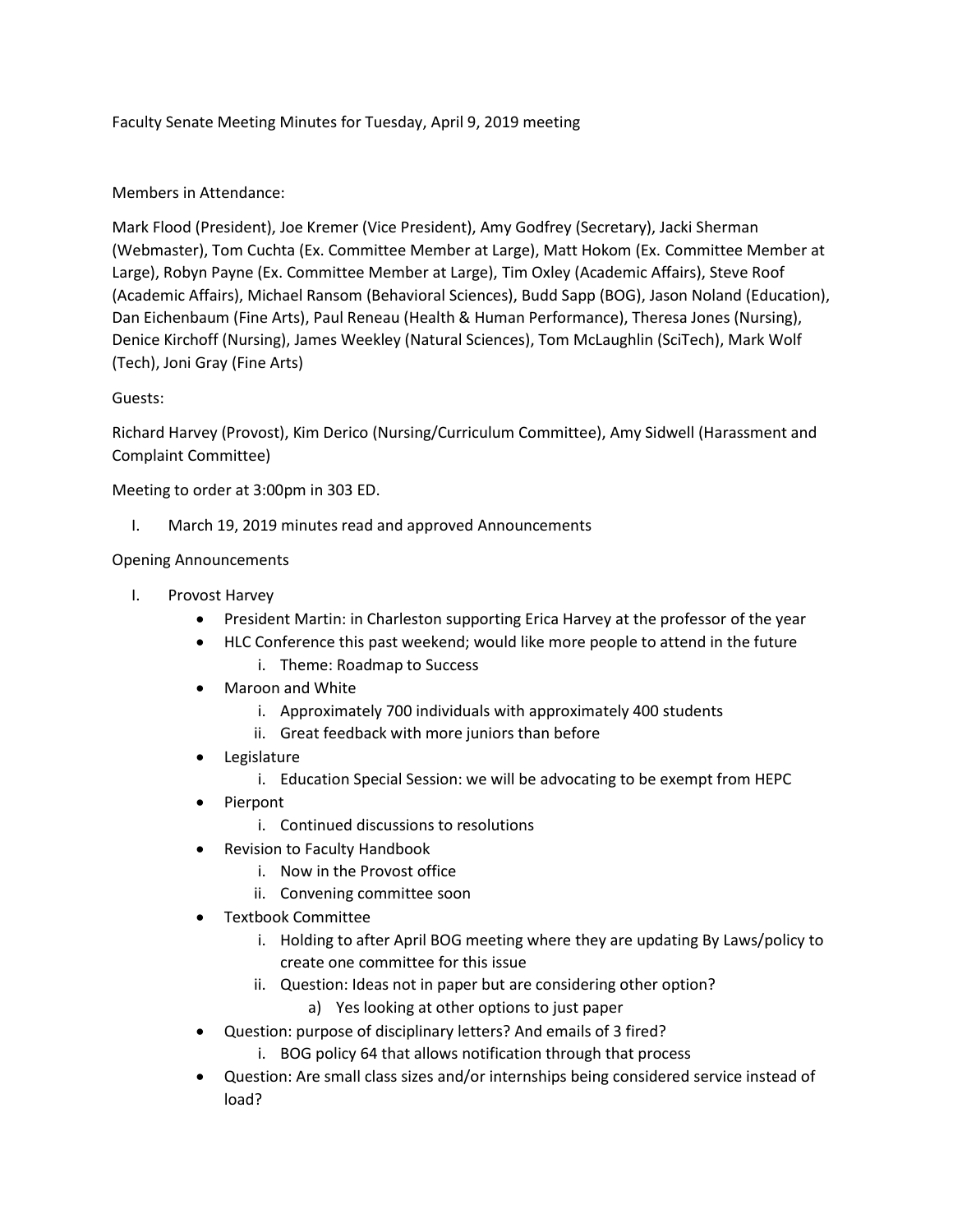- i. Not small classes
	- a) Independent studies, internships, undergraduate research, etc. are all service (used in AFR and P&T) but not load
	- b) Question: can faculty say no to independent studies?
		- a. It is the faculty's discretion
		- b. Question: if we say no is it insubordination?
			- i. No
- Question: With the new ad hoc committee on campus climate and hearing of email firings, how does administration feel about the climate on campus?
	- i. No one has been fired via email; some contracts were not renewed and BOG policy 60 says that email is the official form of communication
- Summer Leadership Academy
	- i. Week long leadership training
- Question: When someone is being non-renewed is the Dean notified and then the person?
	- i. Yes
- Question: From the academic affairs meeting, are you working on new policies and modifying old ones?
	- i. We have unique Fairmont State University policies such as:
		- a) Children in the classroom
			- a. Emergency versus class every day
				- i. Currently no policy on this
		- b) Medical leave of absence for students in the short and long run
			- a. Traumatic incidence letter  $\rightarrow$  treat like institutional absence
		- c) Dual enrollment for high school kids are limited to 15 hours over entire career till diploma
			- a. Looking to raise limit
		- d) Auditing classes and paying full tuition and fees
			- a. Not many students doing this  $\rightarrow$  looking at reducing this amount
- II. BOG Representative, Dr. Sapp
	- Next BOG meeting is Thursday, April  $18<sup>th</sup>$
	- BOG has been invited to the Faculty recognition ceremony
	- Note: Email from Dr. Sapp regarding the policy of salary
	- The Academic Affairs committee is looking at the faculty handbook moving it to the Provost's office; temporary appointment contracts could be counted towards tenure/promotion if position is turned into assistant professor; if we want to move during the restructuring then we must consult the Provost
- III. ACF representative, Dr. Baxter (was unavailable but prepared the following)
	- The Harrison County Republican Executive Committee of West Virginia passed a resolution Monday expressing no confidence in Gov. Jim Justice. The Republican Executive Committee in Kanawha County passed a similar resolution last week, and the Fayette County GOP Executive Committee discussed the issue last night but did not take a vote. This article is on the WV MetroNews website.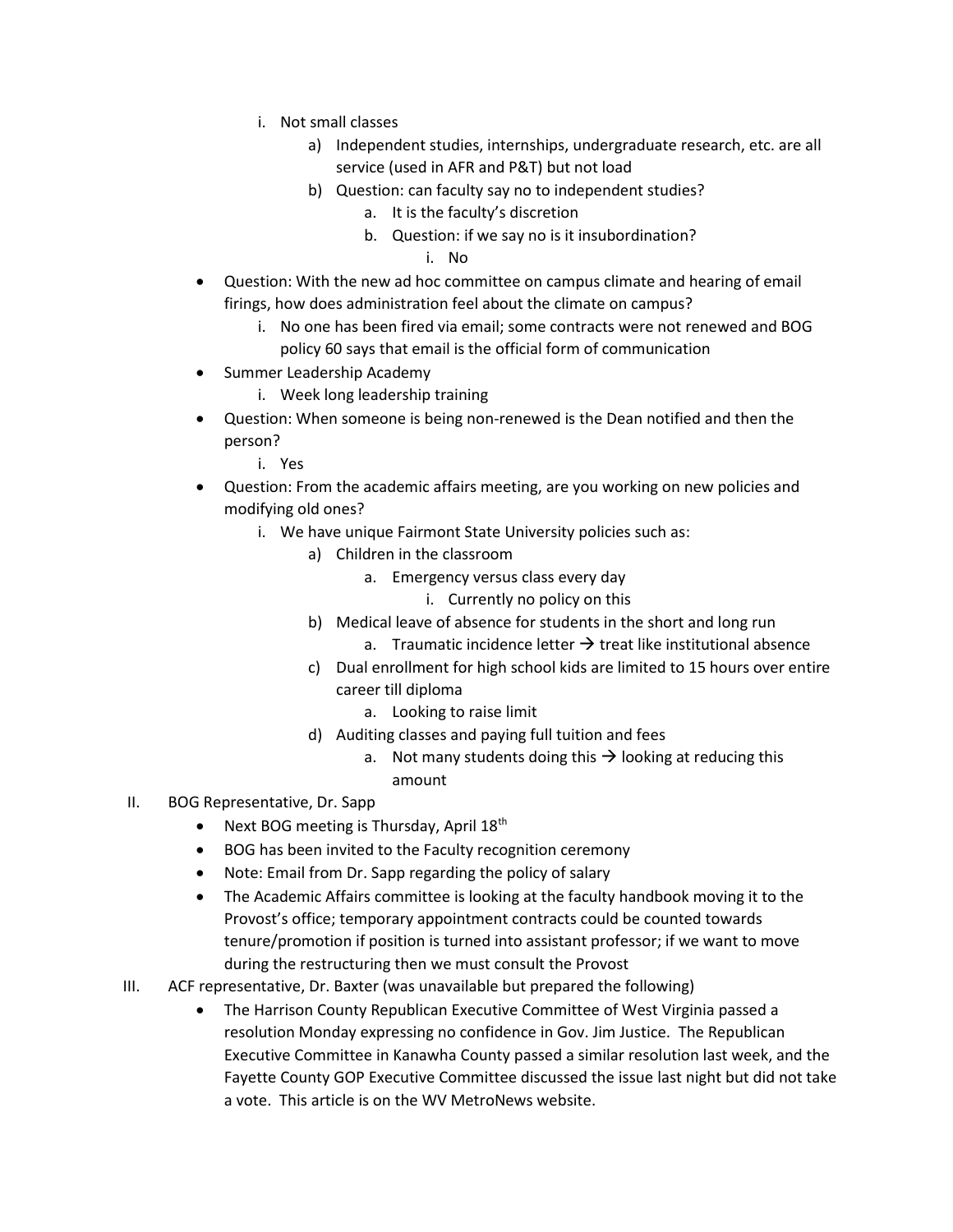- A special session of the WV Legislature dealing with K-12 public schools will take place in May or June. I believe this will happen around the end of the K-12 school year.
- Open Enrollment for PEIA started on Tuesday, April 2, 2019 and will end on Wednesday, May 15, 2019. The coverage changes will begin on July 1, 2019. Please make sure your beneficiary information is correct. Did the beneficiary move, get married etc. You can update the beneficiary information at any time. The Healthy Tomorrows Program has been discontinued so you don't have anything to do for that program between now and Wednesday, May 15, 2019. The Shopper's Guide will be running late this year.
- The next ACF meeting is on Friday, April 26, 2019. I will have a report about that meeting at the next Faculty Senate meeting on Tuesday, May 7, 2019.

# Unfinished Business

- I. Committee on Committees
	- 2 to 4 committees per person
		- i. Question: We received emails in previous years to select, is that happening this year?
			- 1. No, contact Deans and/or Chairs
- II. Presidential Survey Committee
	- Moving forward; executive committee has previewed the survey; look for an email that is forthcoming
- III. Campus Climate Committee
	- Needing a person to chair that committee

## Old Business

- I. Motion: Bring Curriculum Proposals #18-19-08, #18-19-09, #18-19-10, and #18-19-12 to the table at the same time for second reading.
	- Approved
	- Motion: to accept all four proposals for second reading i. Approved

## New Business

- I. Motion: Bring Curriculum Proposals #18-19-11 and #18-19-13 to the table together for first reading
	- Approved
	- Motion: to accept both for first reading
		- i. Approved
- II. By Laws
	- Will be changed with restructuring
	- We have an Ad Hoc Committee on this topic
- III. Committee Reports due by April  $20<sup>th</sup>$
- IV. ACF and BOG representative nominations
	- All faculty vote that will occur online
	- Nominations by April  $20<sup>th</sup>$